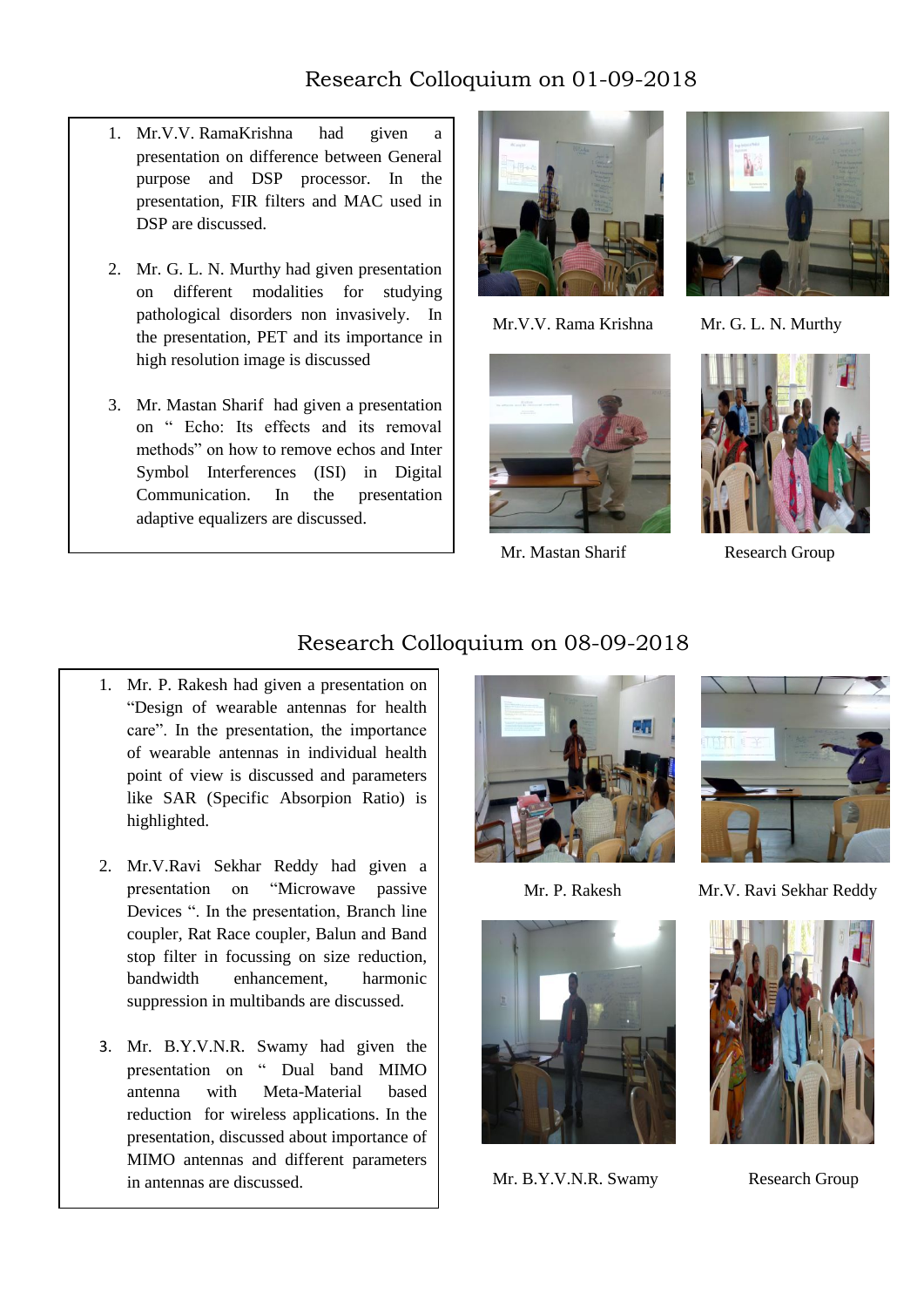# Research Colloquium on 15-09-2018

- 1. Mr.K.Sasi Bhushan had given a presentation on " Muller Matrix Imaging Polarimetry ". In the presentation, how to derive a set of indigenous features related to cancer cells from mammographic is discussed. Also the importance of Image polarimetry in identifyinf features is highlighted.
- $\overline{\phantom{a}}$ 2. Mr. Ch. Mallikarjuna Rao had given a presentation on " Adiabatic Logic ". In the presentation the low power circuits which use reversible logic to conserve energy is discussed. And power dissipation aspects of CMOs and Adiabatic circuits is highlighted.
- 3. Mr.G. Venkata Rao had given a presentation on " Design of Full Adder using 6 transistors ". In the presentation, the design of adder in which reduced silicon area is discussed.



Mr.K. Sasi Bhushan Mr. Ch. Mallikarjun





Mr. G. Venkata Rao Research Group



### Research Colloquium on 22-09-2018

- 1. Dr. G. Srinivasa Rao, had given a presentation on " RCSPA based MA Detection ". In the presentation the method for detection of eye disease is discussed. The importance of green component among Red, Blue component in eye image is discussed.
- 2. Mr.P. Venkateswara Rao, had given a presentation on Adaptive Echo Canceller design using modified LMS Algorithm". In the presentation the modified error function and its advantage in weight updation is discussed Dr. G. Srinivasa Rao Mr. P.Venkateswara Rao

Ī